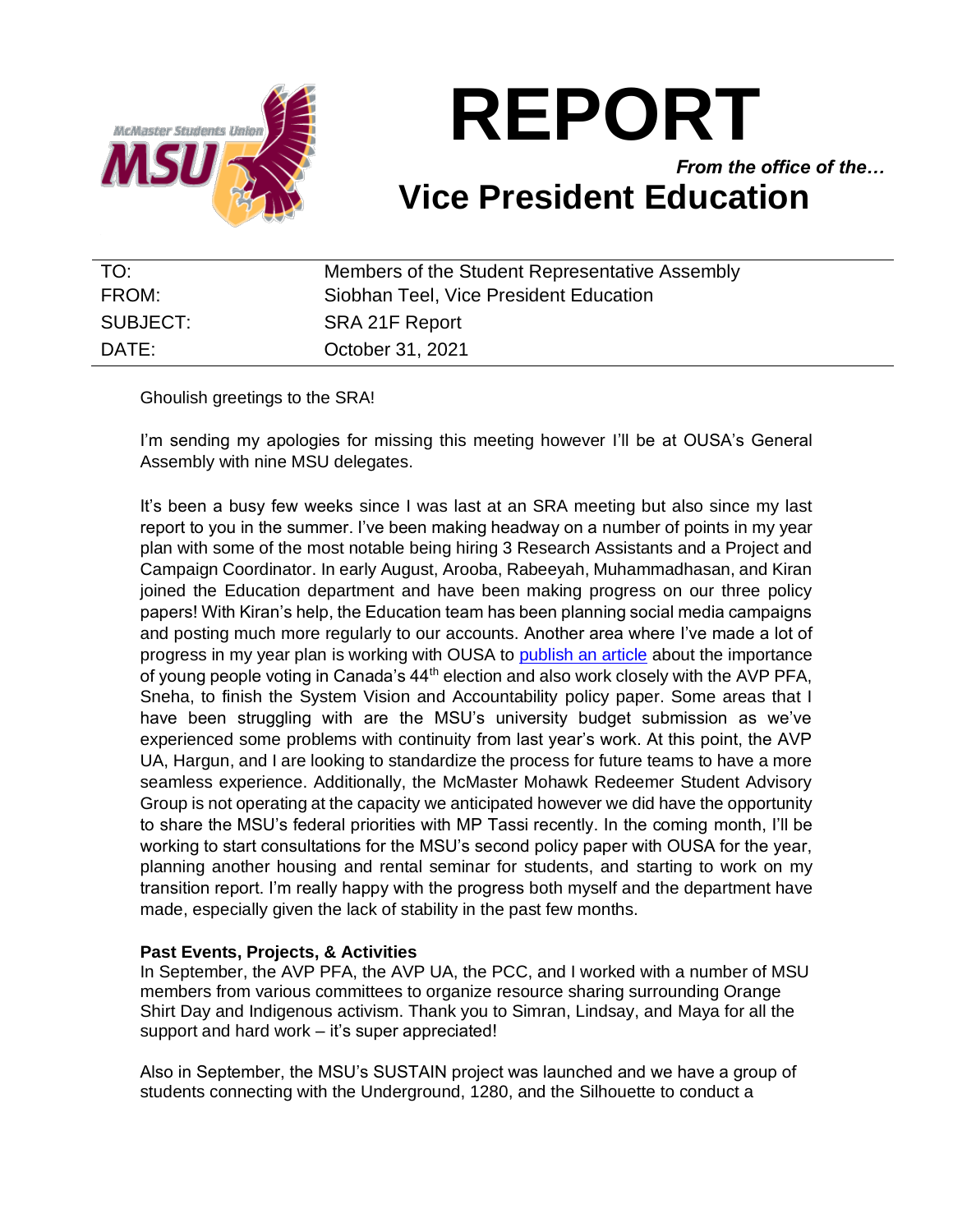sustainability audit. This project will be complete next month and the group of students will be presenting their findings to you then.

In October, I hired 9 delegates for the OUSA General Assembly and we had two training sessions to go over materials and expectations.

Also in October, the Board of Directors attended the Student Union Development Summit in Vancouver, BC where we attended seminars on governance, sexual violence prevention and response, and providing better service to our communities. This was a great experience as we were able to share ideas and thoughts with student leaders from schools across Canada. In particular, we were able to develop strong relationships with our connections in OUSA and UCRU which will help us continue to advocate and lobby effectively.

### **Upcoming Events, Projects, & Activities**

The RAs and I have decided that two papers, Academic Success, and International Students will be presented to you at the March policy conference however the Off Campus paper will be presented at the November policy conference. This was a result of the motions passed at the last SRA meetings and will allow authors more time to conduct research where needed.

I'm going to be planning the valedictorian selection for the Winter 2022 graduates in the next few weeks which will require me to update some Operating Policies. I've had a number of conversations with the MAPS team and Graduate Office to ensure the process is equitable for all students and this will need to be reflected in our own documents.

Since the next round of OUSA policy papers are approaching, the AVP PFA and I will be planning consultations and starting to write our sections.

The UCRU lobby week is fast approaching so the President, PCC, and I will be working to finalize the event and also the MSU's advocacy priorities to be presented to the newly appointed cabinet.

#### **Outreach & Promotions**

The MSU\_Advocacy account recently shared a post featuring MP Tassi, the Mohawk Student Association, and the Redeemer Student Senate that had good engagement. We're currently working on a strategy to build higher engagement on Instagram and plan more consistent posts featuring work done by the four committees.

#### **Successes**

The MSU's involvement on the OUSA policy paper and at GA has gone so well and I'm very thankful for everyone who we were able to consult with!

#### **Current Challenges**

One challenge that I'm facing and also hearing from my team members who lead student authors and committee members is decreased engagement and turn out. I totally understand feeling burnt out and not able to put in more effort, but it would be so helpful if SRA members could convey when they're at capacity. In terms of deadlines